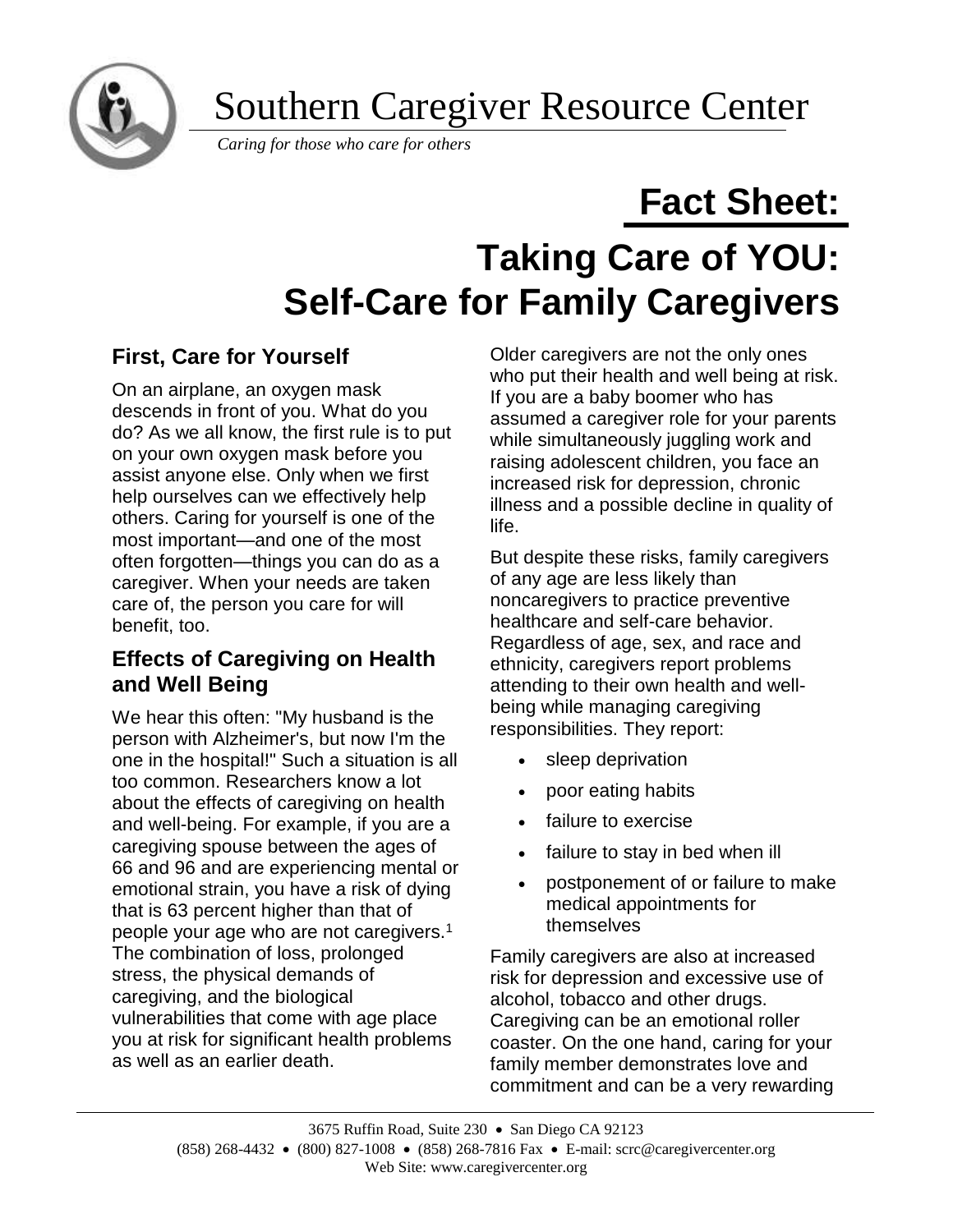personal experience. On the other hand, exhaustion, worry, inadequate resources and continuous care demands are enormously stressful. Caregivers are more likely to have a chronic illness than are non- caregivers, namely high cholesterol, high blood pressure and a tendency to be overweight. Studies show that an estimated 46 percent to 59 percent of caregivers are clinically depressed.

## **Taking Responsibility for Your Own Care**

You cannot stop the impact of a chronic or progressive illness or a debilitating injury on someone for whom you care. But there is a great deal that you can do to take responsibility for your personal well-being and to get your own needs met.

# **Identifying Personal Barriers**

Many times, attitudes and beliefs form personal barriers that stand in the way of caring for yourself. Not taking care of yourself may be a lifelong pattern, with taking care of others an easier option. However, as a family caregiver you must ask yourself, "What good will I be to the person I care for if I become ill? If I die?" Breaking old patterns and overcoming obstacles is not an easy proposition, but it can be done—regardless of your age or situation. The first task in removing personal barriers to self-care is to identify what is in your way. For example:

- Do you think you are being selfish if you put your needs first?
- Is it frightening to think of your own needs? What is the fear about?
- Do you have trouble asking for what you need? Do you feel inadequate if you ask for help?

• Do you feel you have to prove that you are worthy of the care recipient's affection? Do you do too much as a result?

Sometimes caregivers have misconceptions that increase their stress and get in the way of good self-care. Here are some of the most commonly expressed:

- I am responsible for my parent's health.
- If I don't do it, no one will.
- If I do it right, I will get the love, attention, and respect I deserve.
- Our family always takes care of their own.
- I promised my father I would always take care of my mother.

"I never do anything right," or "There's no way I could find the time to exercise" are examples of negative "self-talk," another possible barrier that can cause unnecessary anxiety. Instead, try positive statements: "I'm good at giving John a bath." "I can exercise for 15 minutes a day." Remember, your mind believes what you tell it.

Because we base our behavior on our thoughts and beliefs, attitudes and misconceptions like those noted above can cause caregivers to continually attempt to do what cannot be done, to control what cannot be controlled. The result is feelings of continued failure and frustration and, often, an inclination to ignore your own needs. Ask yourself what might be getting in your way and keeping you from taking care of yourself.

## **Moving Forward**

Once you've started to identify any personal barriers to good self-care, you can begin to change your behavior, moving forward one small step at a time.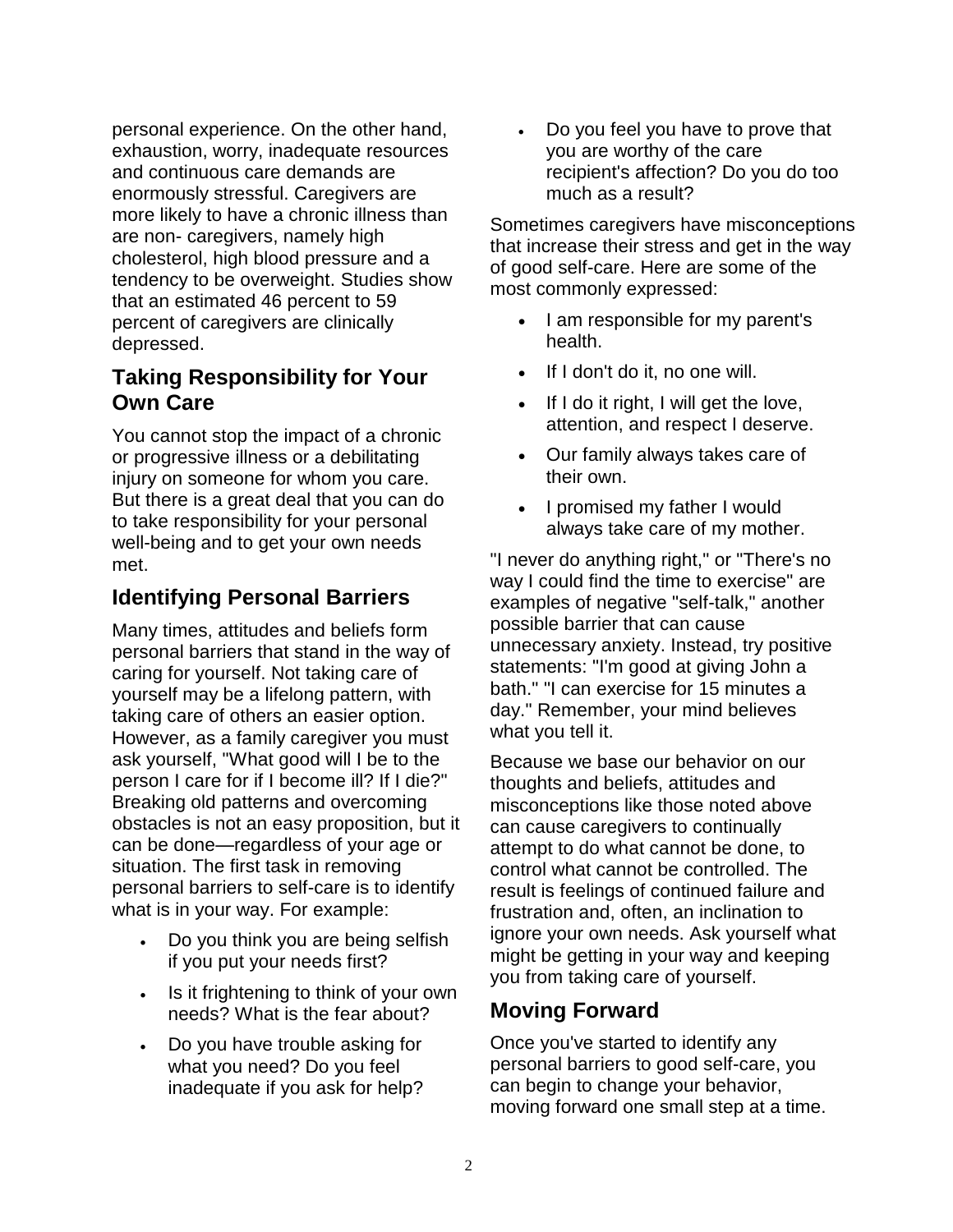Following are some effective tools for selfcare that can start you on your way.

## **Tool #1: Reducing Personal Stress**

How we perceive and respond to an event is a significant factor in how we adjust and cope with it. The stress you feel is not only the result of your caregiving situation but also the result of your perception of it—whether you see the glass as half-full or half-empty. It is important to remember that you are not alone in your experiences.

Your level of stress is influenced by many factors, including the following:

- Whether your caregiving is voluntary. If you feel you had no choice in taking on the responsibilities, the chances are greater that you will experience strain, distress, and resentment.
- Your relationship with the care recipient. Sometimes people care for another with the hope of healing a relationship. If healing does not occur, you may feel regret and discouragement.
- Your coping abilities. How you coped with stress in the past predicts how you will cope now. Identify your current coping strengths so that you can build on them.
- Your caregiving situation. Some caregiving situations are more stressful than others. For example, caring for a person with dementia is often more stressful than caring for someone with a physical limitation.
- Whether support is available.

#### **Steps to Managing Stress**

- 1. Recognize warning signs early. These might include irritability, sleep problems, and forgetfulness. Know your own warning signs, and act to make changes. Don't wait until you are overwhelmed.
- 2. Identify sources of stress. Ask yourself, "What is causing stress for me?" Sources of stress might be too much to do, family disagreements, feelings of inadequacy, inability to say no.
- 3. Identify what you can and cannot change. Remember, we can only change ourselves; we cannot change another person. When you try to change things over which you have no control, you will only increase your sense of frustration. Ask yourself, "What do I have some control over? What can I change?" Even a small change can make a big difference. The challenge we face as caregivers is well expressed in the following words modified from the original Serenity Prayer (attributed to American Theologian, Reinhold Niebuhr):

*"God grant me the serenity to accept the things I cannot change, courage to change the things I can, and (the) wisdom to know the difference."*

4. Take action. Taking some action to reduce stress gives us back a sense of control. Stress reducers can be simple activities like walking and other forms of exercise, gardening, meditation, having coffee with a friend. Identify some stress reducers that work for you.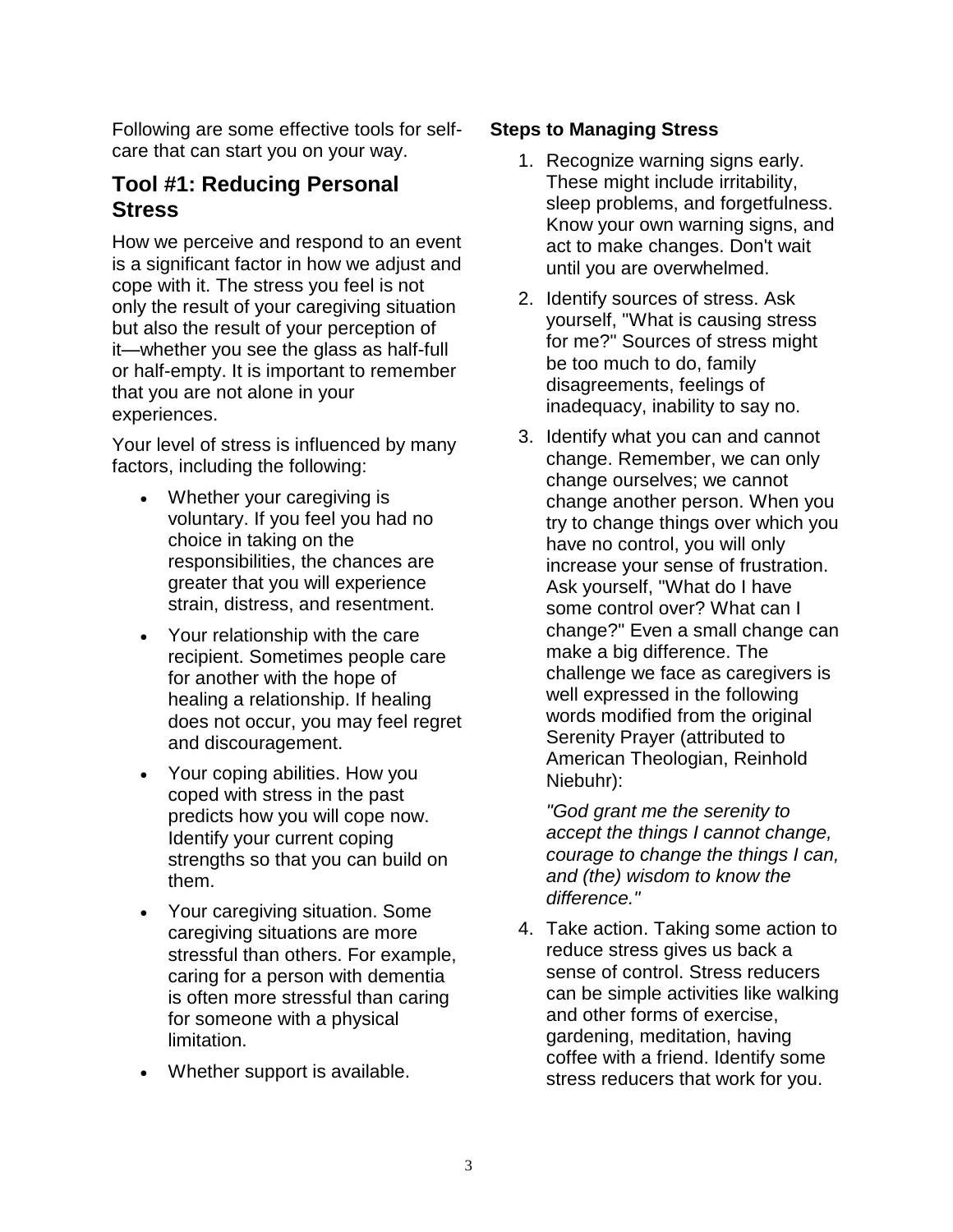# **Tool #2: Setting Goals**

Setting goals or deciding what you would like to accomplish in the next three to six months is an important tool for taking care of yourself. Here are some sample goals you might set:

- Take a break from caregiving.
- Get help with caregiving tasks like bathing and preparing meals.
- Engage in activities that will make you feel more healthy.
- Goals are generally too big to work on all at once. We are more likely to reach a goal if we break it down into smaller action steps. Once you've set a goal, ask yourself, "What steps do I take to reach my goal?" Make an action plan by deciding that step you will take first, and when. Then get started!

#### *Example* (Goal and Action Steps)

**Goal:** Feel more healthy

#### **Possible action steps:**

- 1. Make an appointment for a physical check-up.
- 2. Take a half-hour break once during the week.
- 3. Walk three times a week for 10 minutes.

#### **Tool #3: Seeking Solutions**

Seeking solutions to difficult situations is, of course, one of the most important tools in caregiving. Once you've identified a problem, taking action to solve it can change the situation and also change your attitude to a more positive one, giving you more confidence in your abilities.

#### **Steps for Seeking Solutions**

- 1. Identify the problem. Look at the situation with an open mind. The real problem might not be what first comes to mind. For example, you think that the problem is simply that you are tired all the time, when the more basic difficulty is your belief that "no one can care for John like I can." The problem? Thinking that you have to do everything yourself.
- 2. List possible solutions. One idea is to try a different perspective: "Even though someone else provides help to John in a different way than I do, it can be just as good." Ask a friend to help. Call Family Caregiver Alliance or the Eldercare Locator (see Resources List) and ask about agencies in your area that could help provide care.
- 3. Select one solution from the list. Then try it!
- 4. Evaluate the results. Ask yourself how well your choice worked.
- 5. Try a second solution. If your first idea didn't work, select another. But don't give up on the first; sometimes an idea just needs finetuning.
- 6. Use other resources. Ask friends, family members and professionals for suggestions.
- 7. If nothing seems to help, accept that the problem may not be solvable now. You can revisit it at another time.

Note: All too often, we jump from step one to step seven and then feel defeated and stuck. Concentrate on keeping an open mind while listing and experimenting with possible solutions.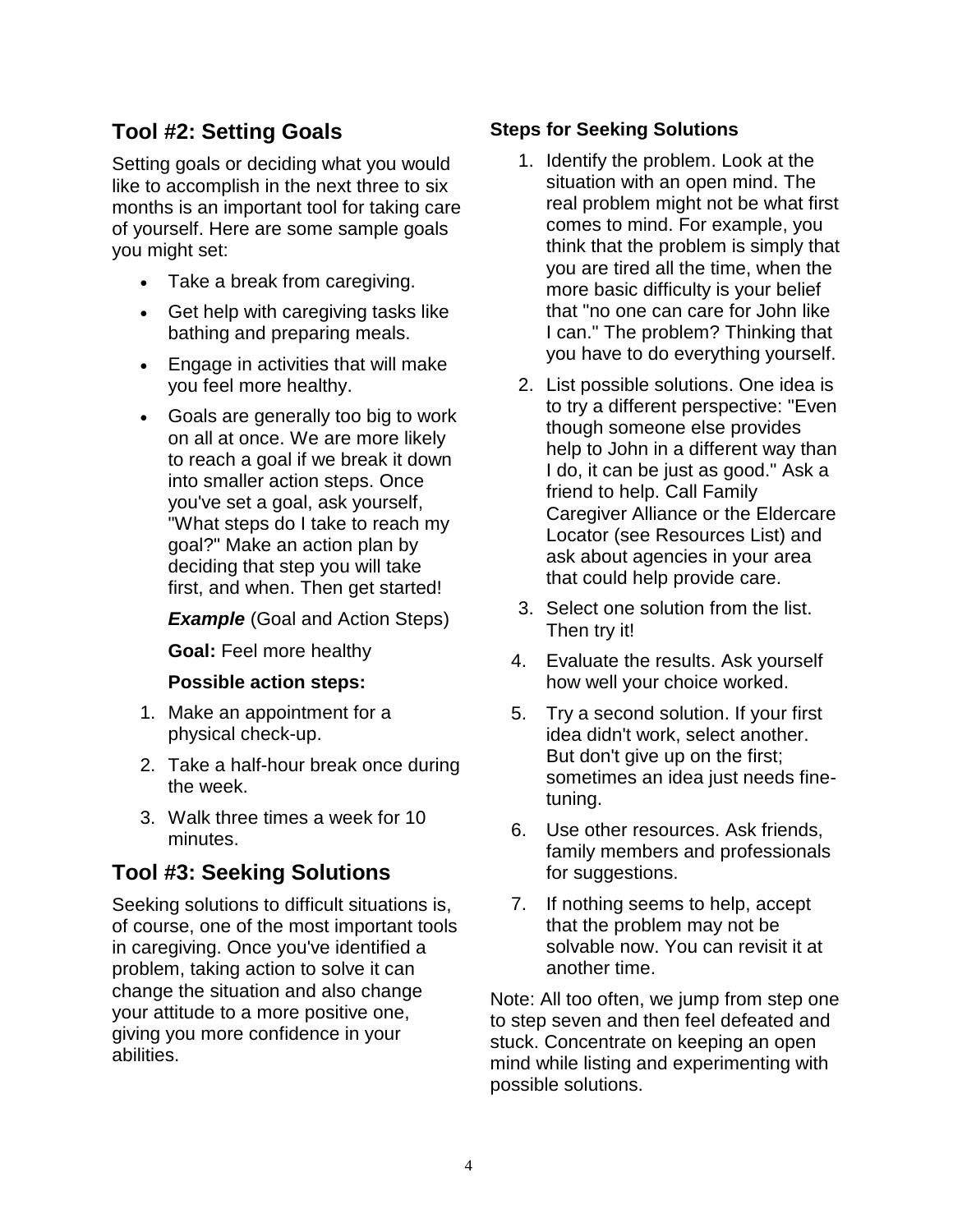# **Tool #4: Communicating Constructively**

Being able to communicate constructively is one of a caregiver's most important tools. When you communicate in ways that are clear, assertive and constructive, you will be heard and get the help and support you need. The box below shows basic guidelines for good communication.

#### **Communication Guidelines**

- Use "I" messages rather than "you" messages. Saying "I feel angry" rather than "You made me angry" enables you to express your feelings without blaming others or causing them to become defensive.
- Respect the rights and feelings of others. Do not say something that will violate another person's rights or intentionally hurt the person's feelings. Recognize that the other person has the right to express feelings.
- Be clear and specific. Speak directly to the person. Don't hint or hope the person will guess what you need. Other people are not mind readers. When you speak directly about what you need or feel, you are taking the risk that the other person might disagree or say no to your request, but that action also shows respect for the other person's opinion. When both parties speak directly, the chances of reaching understanding are greater.
- Be a good listener. Listening is the most important aspect of communication.

## **Tool #5: Asking for and Accepting Help**

When people have asked if they can be of help to you, how often have you replied, "Thank you, but I'm fine." Many caregivers don't know how to marshal the goodwill of others and are reluctant to ask for help. You may not wish to "burden" others or admit that you can't handle everything yourself.

Be prepared with a mental list of ways that others could help you. For example, someone could take the person you care for on a 15-minute walk a couple of times a week. Your neighbor could pick up a few things for you at the grocery store. A relative could fill out some insurance papers. When you break down the jobs into very simple tasks, it is easier for people to help. And they do want to help. It is up to you to tell them how.

Help can come from community resources, family, friends and professionals. Ask them. Don't wait until you are overwhelmed and exhausted or your health fails. Reaching out for help when you need it is a sign of personal strength.

#### **Tips on How to Ask**

- Consider the person's special abilities and interests. If you know a friend enjoys cooking but dislikes driving, your chances of getting help improve if you ask for help with meal preparation.
- Resist asking the same person repeatedly. Do you keep asking the same person because she has trouble saying no?
- Pick the best time to make a request. Timing is important. A person who is tired and stressed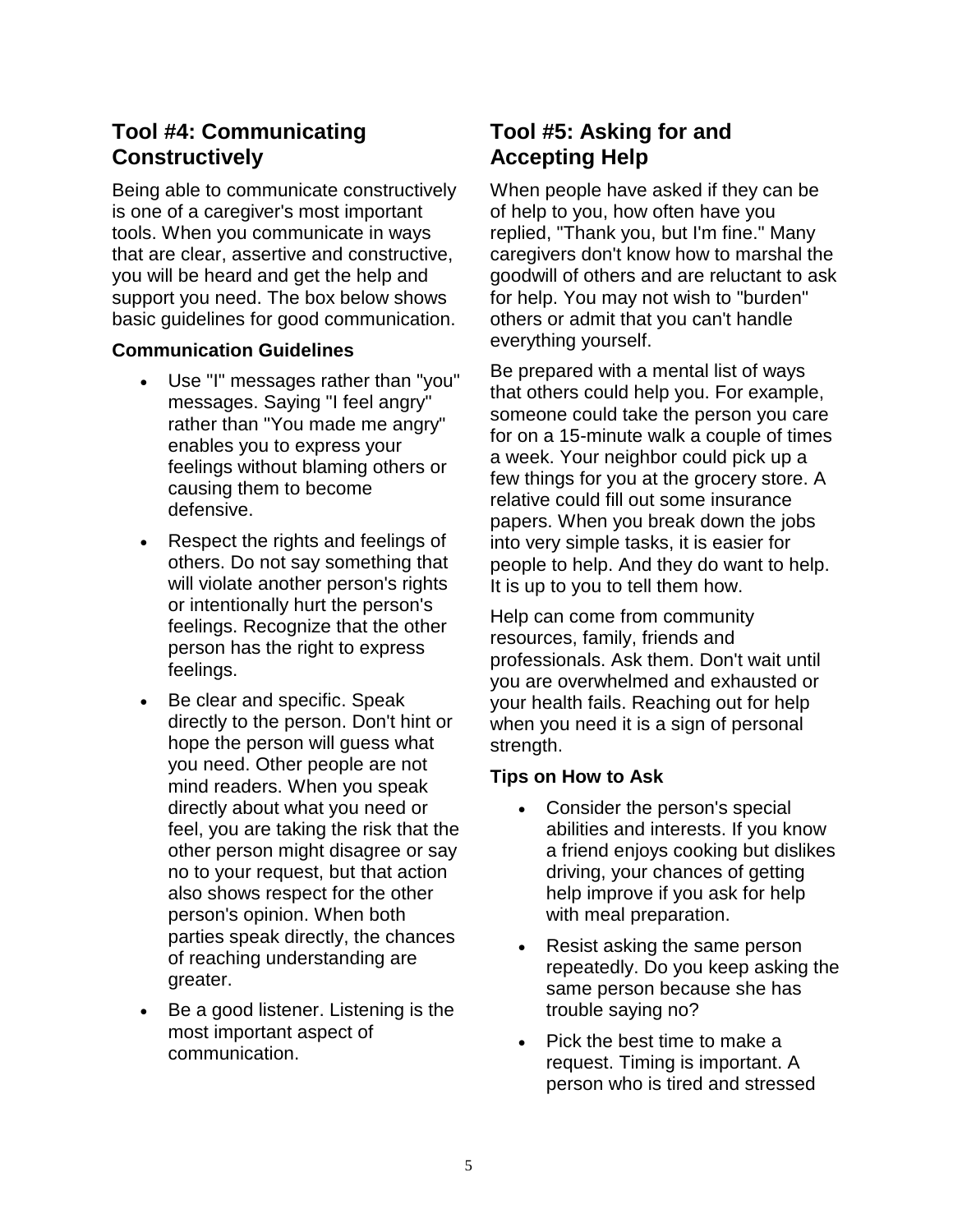might not be available to help out. Wait for a better time.

- Prepare a list of things that need doing. The list might include errands, yard work, or a visit with your loved one. Let the "helper" choose what she would like to do.
- Be prepared for hesitance or refusal. It can be upsetting for the caregiver when a person is unable or unwilling to help. But in the long run, it would do more harm to the relationship if the person helps only because he doesn't want to upset you. To the person who seems hesitant, simply say, "Why don't you think about it." Try not to take it personally when a request is turned down. The person is turning down the task, not you. Try not to let a refusal prevent you from asking for help again. The person who refused today may be happy to help at another time.
- Avoid weakening your request. "It's only a thought, but would you consider staying with Grandma while I went to church?" This request sounds like it's not very important to you. Use "I" statements to make specific requests: "I would like to go to church on Sunday. Would you stay with Grandma from 9 a.m. until noon?"

## **Tool #6: Talking to the Physician**

In addition to taking on the household chores, shopping, transportation, and personal care, 37 percent of caregivers also administer medications, injections, and medical treatment to the person for whom they care. Some 77 percent of those caregivers report the need to ask for advice about the medications and

medical treatments. The person they usually turn to is their physician.

But while caregivers will discuss their loved one's care with the physician, caregivers seldom talk about their own health, which is equally important. Building a partnership with a physician that addresses the health needs of the care recipient and the caregiver is crucial. The responsibility of this partnership ideally is shared between you the caregiver, the physician, and other healthcare staff. However, it will often fall to you to be assertive, using good communication skills, to ensure that everyone's needs are met—including your own.

#### **Tips on Communicating with Your Physician**

- Prepare questions ahead of time. Make a list of your most important concerns and problems. Issues you might want to discuss with the physician are changes in symptoms, medications or general health of the care recipient, your own comfort in your caregiving situation, or specific help you need to provide care. The physician only sees a moment in time with the patient. Make sure you let him/her know what your concerns are in the daily care/health.
- Enlist the help of the nurse. Many caregiving questions relate more to nursing than to medicine. In particular, the nurse can answer questions about various tests and examinations, preparing for surgical procedures, providing personal care, and managing medications at home.
- Make sure your appointment meets your needs. For example, the first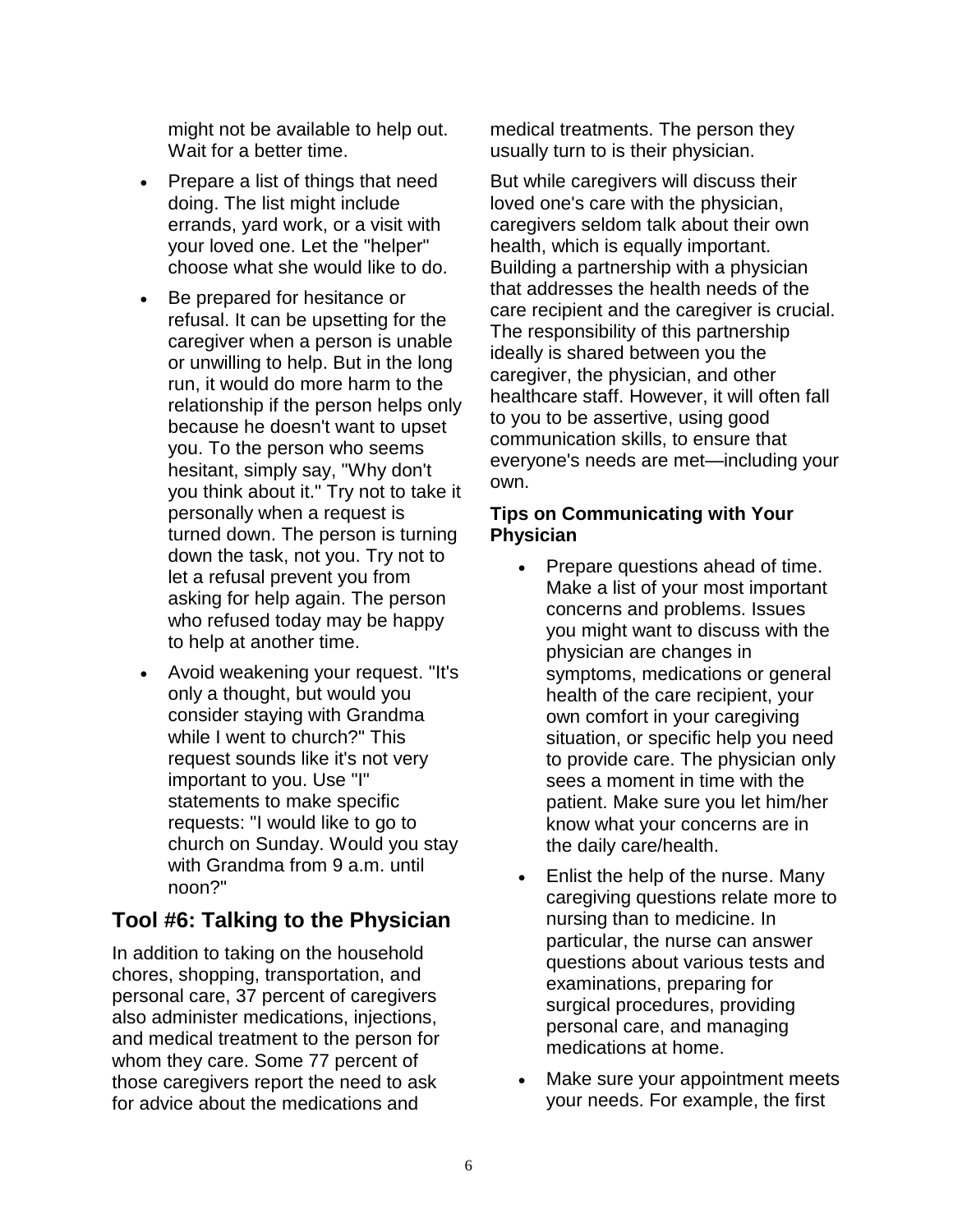appointment in the morning or after lunch and the last appointment in the day are the best times to reduce your waiting time or accommodate numerous questions. When you schedule your appointment, be sure you convey clearly the reasons for your visit so that enough time is allowed.

- Call ahead. Before the appointment, check to see if the doctor is on schedule. Remind the receptionist of special needs when you arrive at the office.
- Take someone with you. A companion can ask questions you feel uncomfortable asking and can help you remember what the physician and nurse said.
- Use assertive communication and "I" messages. Enlist the medical care team as partners in care. Present what you need, what your concerns are, and how the doctor and/or nurse can help. Use specific, clear "I" statements like the following: "I need to know more about the diagnosis; I will feel better prepared for the future if I know what's in store for me." Or "I am feeling run-down. I'd like to make an appointment for myself and my husband next week."

# **Tool #7: Starting to Exercise**

You may be reluctant to start exercising, even though you've heard it's one of the healthiest things you can do. Perhaps you think that physical exercise might harm you or that it is only for people who are young and able to do things like jogging. Fortunately, research suggests that you can maintain or at least partly restore endurance, balance, strength and

flexibility through everyday physical activities like walking and gardening. Even household chores can improve your health. The key is to increase your physical activity by exercising and using your own muscle power.

Exercise promotes better sleep, reduces tension and depression, and increases energy and alertness. If finding time for exercise is a problem, incorporate it into your daily activity. Perhaps the care recipient can walk or do stretching exercise with you. If necessary, do frequent short exercises instead of those that require large blocks of time. Find activities you enjoy.

Walking, one of the best and easiest exercises, is a great way to get started. Besides its physical benefits, walking helps to reduce psychological tension. Walking 20 minutes a day, three times a week, is very beneficial. If you can't get away for that long, try to walk for as long as you can on however many days you can. Work walking into your life. Walk around the mall, to the store or a nearby park. Walk around the block with a friend.

## **Tool #8: Learning from Our Emotions**

It is strength to recognize when your emotions are controlling you (instead of you controlling your emotions). Our emotions are messages we need to listen to. They exist for a reason. However negative or painful, our feelings are useful tools for understanding what is happening to us. Even feelings such as guilt, anger and resentment contain important messages. Learn from them, then take appropriate action.

For example, when you cannot enjoy activities you previously enjoyed, and your emotional pain over-shadows all pleasure, it is time to seek treatment for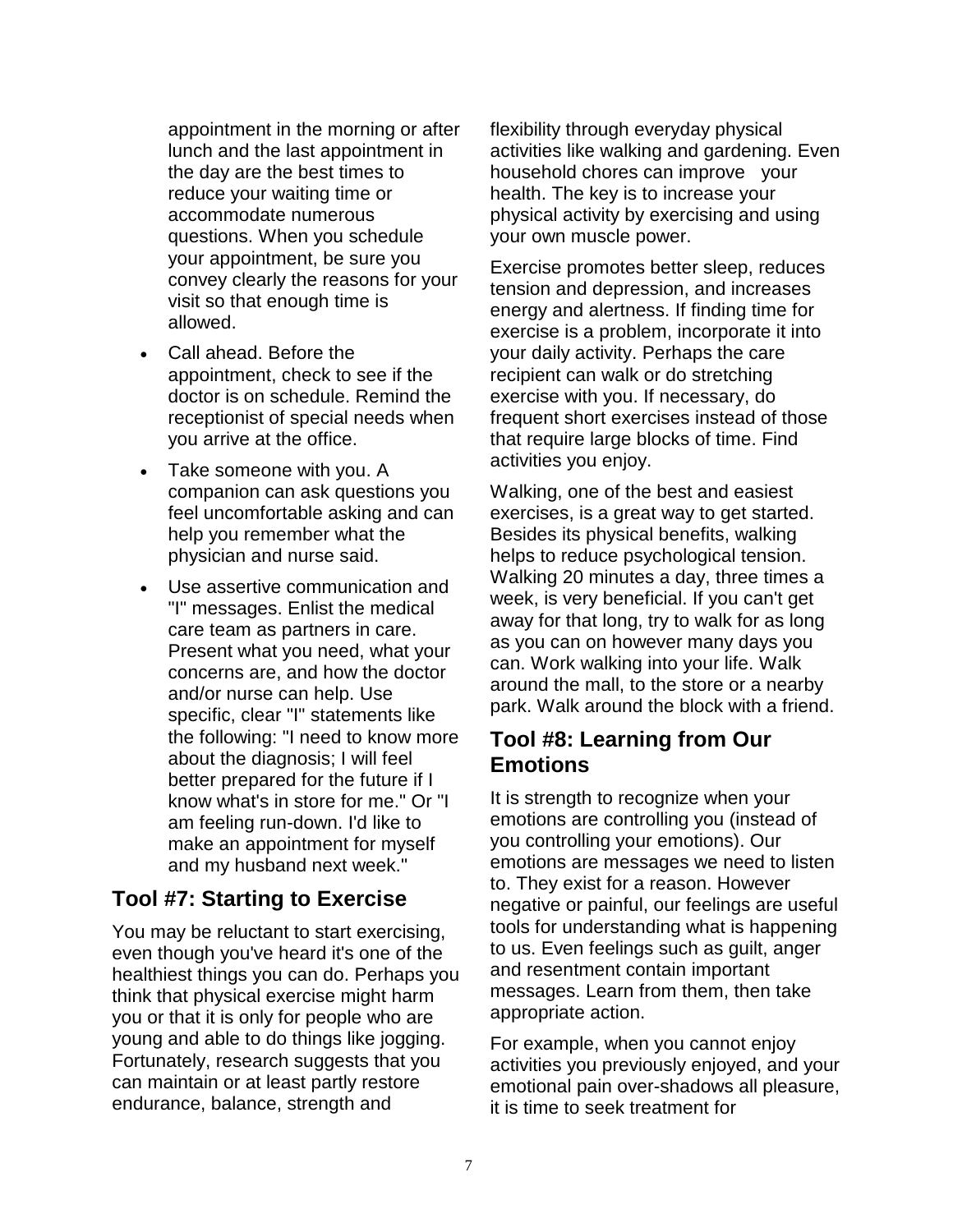depression—especially if you are having thoughts of suicide. Speaking with your physician is the first step. (Please refer to the fact sheet, *Depression and Caregiving*, listed below.)

Caregiving often involves a range of emotions. Some feelings are more comfortable than others. When you find that your emotions are intense, they might mean the following:

- That you need to make a change in your caregiving situation.
- That you are grieving a loss.
- That you are experiencing increased stress.
- That you need to be assertive and ask for what you need.

## **Summing Up**

Remember, it is not selfish to focus on your own needs and desires when you are a caregiver—it's an important part of the job. You are responsible for your own self-care. Focus on the following self-care practices:

- Learn and use stress-reduction techniques, e.g. meditation, prayer, yoga, Tai Chi.
- Attend to your own healthcare needs.
- Get proper rest and nutrition.
- Exercise regularly, if only for 10 minutes at a time.
- Take time off without feeling guilty.
- Participate in pleasant, nurturing activities, such as reading a good book, taking a warm bath.
- Seek and accept the support of others.
- Seek supportive counseling when you need it, or talk to a trusted counselor or friend, or pastor.
- Identify and acknowledge your feelings, you have a right to ALL of them.
- Change the negative ways you view situations.
- Set goals.

## *It's up to you!*

## **Credits**

Shultz, Richard and Beach, Scott (1999). *Caregiving as A Risk for Mortality: The Caregiver Health Effects Study*. JAMA, December 15, 1999 - Vol. 282, No.23

A special thank you for the Powerful Tools for Caregivers program for permission to use information from *The Caregiver Helpbook* and their *Powerful Tools for Caregivers Class Leader Tips Manual*. *The Caregiver Helpbook* is highly recommended reading for caregivers.

#### **Resources**

#### **Southern Caregiver Resource Center**

3675 Ruffin Road, Suite 230 San Diego, CA 92123 (858) 268-4432 | (800) 827-1008 (in CA) Fax: (858) 268-7816 E-mail: scrc@caregivercenter.org Website: [www.caregivercenter.org](http://www.caregivercenter.org/)

The Southern Caregiver Resource Center offers services to family caregivers of adults with chronic and disabling health conditions and is for residents of San Diego and Imperial counties. Services include information and referral, counseling, family consultation and case management, legal and financial consultation, respite care, education and training, and support groups.